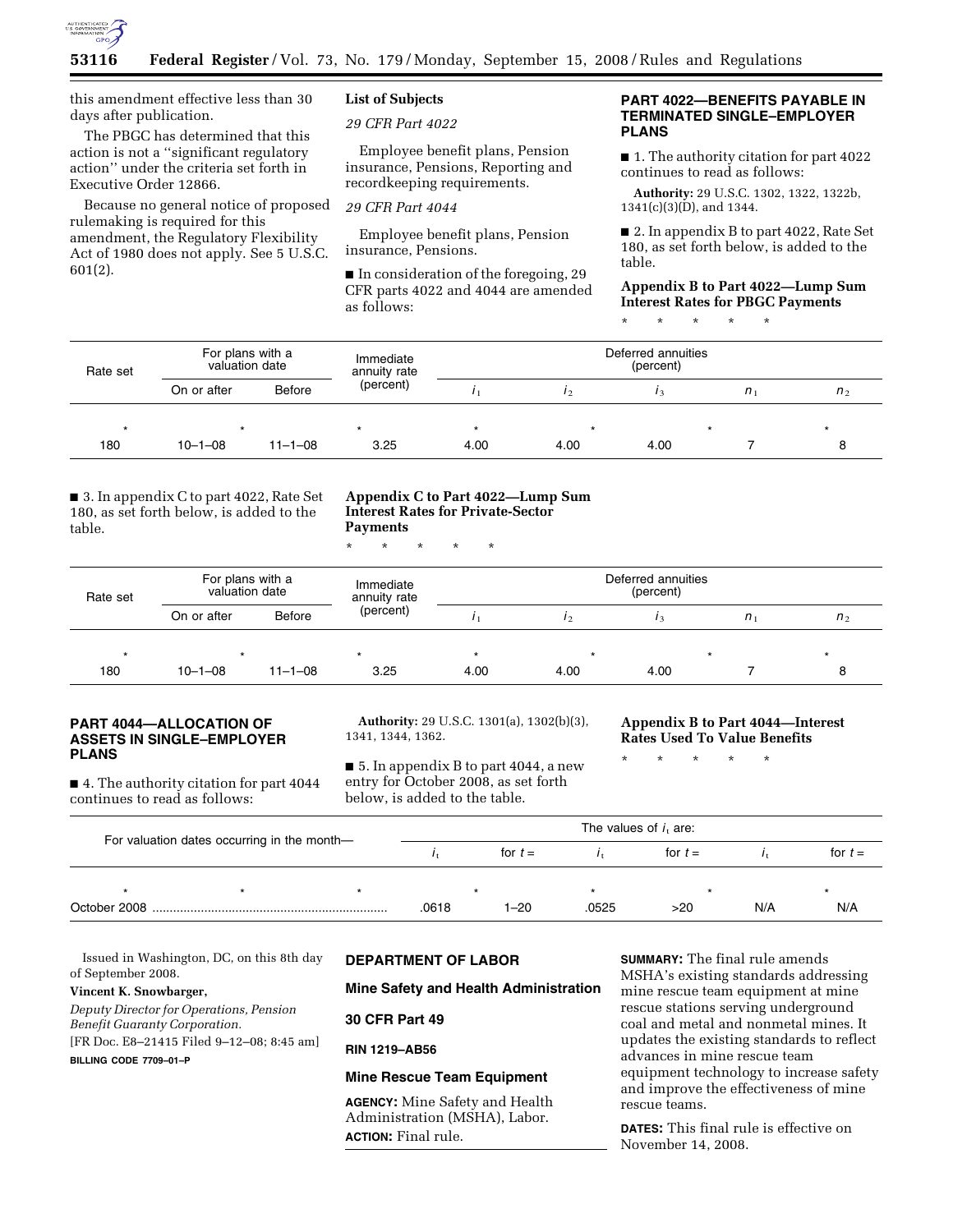### **FOR FURTHER INFORMATION CONTACT:**

Patricia W. Silvey, Director, Office of Standards, Regulations, and Variances, MSHA, at *silvey.patricia@dol.gov*  (Internet e-mail), 202–693–9440 (voice), or 202–693–9441 (facsimile).

# **SUPPLEMENTARY INFORMATION:**

#### **Outline of the Preamble**

#### I. Introduction

- II. Statutory and Rulemaking Background III. Section-By-Section Analysis
- A. Subpart A—Mine Rescue Teams for
	- Underground Metal and Nonmetal Mines B. Subpart B—Mine Rescue Teams for
- Underground Coal Mines
- IV. Regulatory Economic Analysis
- A. Executive Order 12866
- B. Population at Risk
- C. Compliance Costs
- D. Benefits V. Feasibility
- 
- A. Technological Feasibility
- B. Economic Feasibility
- VI. Regulatory Flexibility Act and Small Business Regulatory Enforcement Fairness Act
	- A. Definition of a Small Mine
	- B. Factual Basis for Certification
- VII. Paperwork Reduction Act of 1995
- VIII. Other Regulatory Considerations
- A. The Unfunded Mandates Reform Act of 1995
- B. The Treasury and General Government Appropriations Act of 1999: Assessment of Federal Regulations and Policies on Families
- C. Executive Order 12630: Government Actions and Interference with Constitutionally Protected Property Rights
- D. Executive Order 12988: Civil Justice Reform
- E. Executive Order 13045: Protection of Children from Environmental Health Risks and Safety Risks
- F. Executive Order 13132: Federalism
- G. Executive Order 13175: Consultation and Coordination with Indian Tribal Governments
- H. Executive Order 13211: Actions Concerning Regulations That Significantly Affect Energy Supply, Distribution, or Use
- I. Executive Order 13272: Proper Consideration of Small Entities in Agency Rulemaking

### **I. Introduction**

This final rule updates MSHA's existing mine rescue team equipment standards for teams serving underground metal and nonmetal mines (part 49, subpart A, § 49.6) and underground coal mines (part 49, subpart B, § 49.16). MSHA developed this final rule from existing standards, Agency experience, and comments and testimony during the rulemaking. It is critical that mine rescue team members be provided with the latest in protective equipment so they can safely and effectively carry out their mission. These changes will increase safety and

improve the effectiveness of mine rescue teams in responding to mine emergencies.

# **II. Statutory and Rulemaking Background**

In accordance with section 115(e) of the Federal Mine Safety and Health Act of 1977 (Mine Act), MSHA issued standards in 30 CFR part 49 for mine rescue teams at underground coal and metal and nonmetal mines (45 FR 47002; July 11, 1980). On September 6, 2007, MSHA published the proposed rule for Mine Rescue Team Equipment (72 FR 51338) to update mine rescue team equipment standards for underground coal and metal and nonmetal mines. MSHA held four public hearings on October 23, 2007, in Salt Lake City, Utah; on October 25, 2007, in Lexington, Kentucky; on October 30, 2007, in Charleston, West Virginia; and on November 1, 2007, in Birmingham, Alabama. In response to a request from the public, MSHA extended the comment period for the proposed rule from November 9, 2007, to November 16, 2007, to allow additional time for public review of transcripts.

### **III. Section-by-Section Analysis**

On February 8, 2008, MSHA published a final rule for Mine Rescue Teams (73 FR 7636) making certain nonsubstantive organizational changes to 30 CFR part 49 and designating existing standards for underground metal and nonmetal mines as Subpart A—Mine Rescue Teams for Underground Metal and Nonmetal Mines, and existing standards for underground coal mines as Subpart B—Mine Rescue Teams for Underground Coal Mines.

MSHA requested comment on whether an oxygen resuscitator should be provided for use by mine rescue teams. A commenter stated that it was important to include resuscitators as standard mine rescue equipment and that one of his company's self-contained breathing apparatus (SCBAs) can be used as a resuscitator. However, other commenters emphasized that states have different requirements as to who may administer oxygen and that to use the oxygen resuscitator safely, personnel must have considerable training and retraining. When questioned by the MSHA panel concerning requirements of one particular state, the commenter stated that his state had specific requirements for use of emergency medical service systems and suggested that MSHA review the state's Web site.

Standard mine rescue practice is to have a spare oxygen breathing apparatus available for trapped miners during

search and rescue operations. In consideration of the differing state requirements, MSHA has decided not to require oxygen resuscitators in this final rule for these medical devices. Under the final rule, mine rescue teams could use oxygen resuscitators provided they are used in accordance with relevant state requirements and team members are properly trained. The mine operator and mine rescue team should determine whether it is appropriate to use an oxygen resuscitator.

## *A. Subpart A—Mine Rescue Teams for Underground Metal and Nonmetal Mines*

# *Section 49.6 Equipment and Maintenance Requirements*

## 1. § 49.6(a)(1)

The final rule, like the proposal, requires mine rescue stations to be equipped with 12 self-contained breathing apparatus (SCBAs), each having a 4-hour capacity rather than a 2-hour capacity. It updates the existing rule to reflect current industry practice. The higher capacity SCBAs provide for greater team effectiveness and provide a greater measure of safety and health for miners. The final rule also continues to require that the mine rescue station have any equipment necessary for testing the breathing apparatus and that the apparatus be approved by MSHA and NIOSH under 42 CFR part 84 subpart H. The final rule also contains non-substantive word changes. MSHA received no comments on this proposal.

### 2. § 49.6(a)(2)

The final rule, like the proposal, requires that mine rescue stations maintain supplies of liquid air, liquid oxygen, pressurized oxygen, or oxygen generating chemicals, and carbon dioxide absorbent chemicals, as applicable to the supplied breathing apparatus and sufficient to sustain each team for 8 hours while using the breathing apparatus during rescue operations. MSHA received no comments on this proposal.

## 3. § 49.6(a)(3)

The final rule, like the proposal, requires mine rescue stations to be equipped with two extra, fully-charged oxygen bottles for every six SCBAs at the station. MSHA received a comment stating that the existing standard, which required one extra fully-charged oxygen bottle, was adequate. MSHA continues to believe that two extra oxygen bottles for every six SCBAs will assure an additional reserve of a critical safety component for mine rescue teams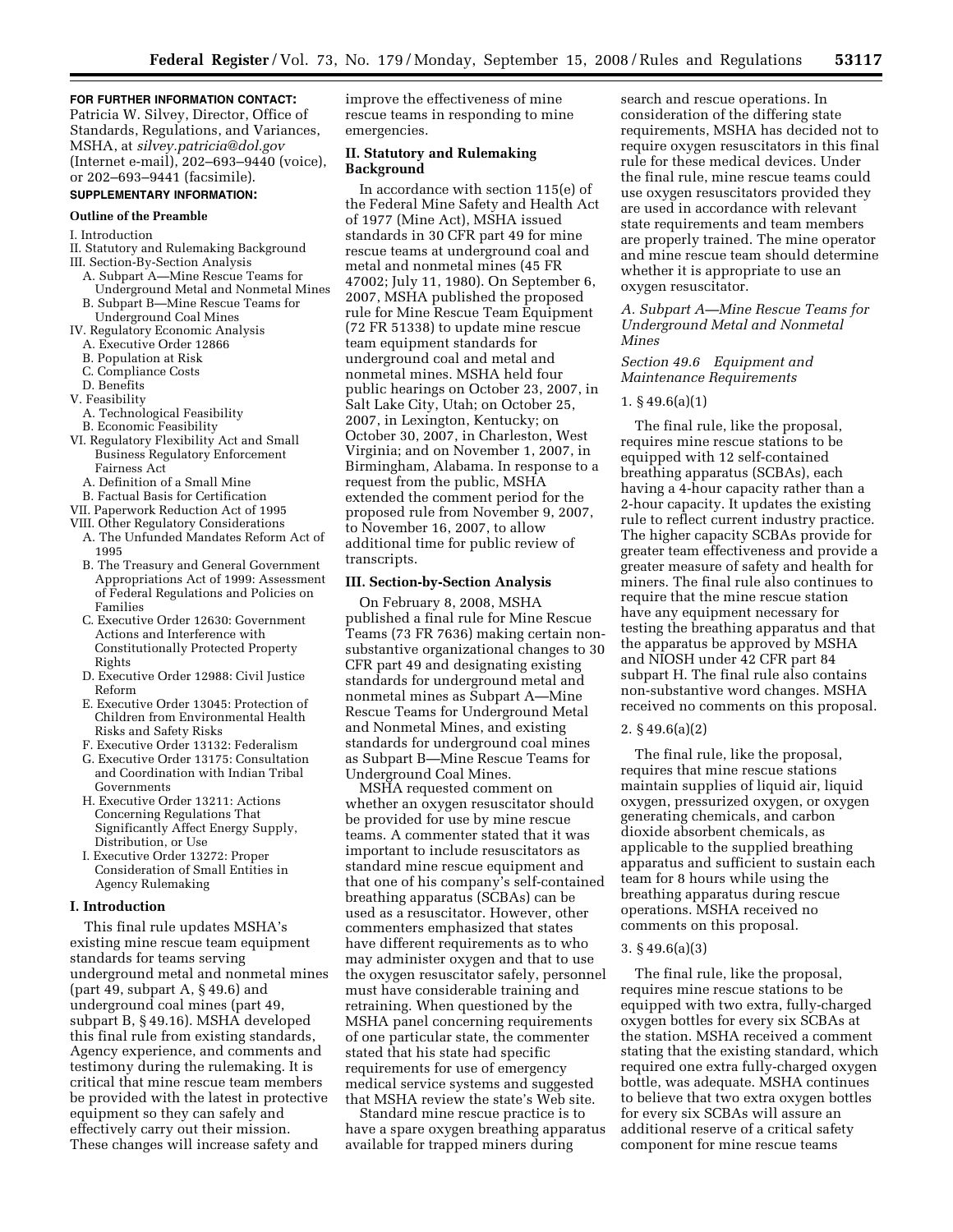during time-sensitive underground rescue or recovery operations.

#### 4. § 49.6(a)(4), (a)(5), and (a)(9)

The final rule, like the proposal, addresses requirements for oxygen pumps, cap lamps, and spare parts and tools for repairing breathing apparatus and communication systems. MSHA received no comments on this proposal.

#### 5. § 49.6(a)(6)

The final rule, like the proposal, requires mine rescue stations to be equipped with four gas detectors appropriate for each gas that may be encountered at the mines served. In addition, like the proposal, detectors must be capable of measuring specific concentrations of methane, oxygen, and carbon dioxide. Like the proposal, the final rule leaves the decision as to the type of detector to be used to the mine operator.

Commenters stated that it was unnecessary to require mine rescue stations serving non-gassy metal and nonmetal mines to have detectors to measure methane. Mine rescue teams serving metal and nonmetal mines generally would need gas detectors capable of measuring oxygen and carbon monoxide.

Underground metal and nonmetal mines classified under § 57.22003 as I– B, I–C, II–B, IV, V–B, and VI are commonly referred to as ''non-gassy'' mines. Existing § 57.22003 provides overall parameters and testing procedures for categorizing underground metal and nonmetal mines. Under the final rule, mine rescue stations that service these mines, with no methane in explosive concentrations, would not need detectors to measure methane.

Underground metal and nonmetal mines classified in accordance with § 57.22003 as I–A, II–A, III, and V–A are capable of producing methane gas in explosive concentrations and are commonly referred to as ''gassy'' mines. Currently, eight underground M/NM mines, classified under § 57.22003 as II– A, III, and V–A, are ''gassy'' mines. There are no active underground M/NM mines currently classified as I–A. Existing regulations in 30 CFR part 57 subpart T for these four categories of M/ NM ''gassy'' mines require underground equipment to be approved, examinations for methane to be conducted at specified intervals, and the use of MSHA-approved monitoring or remote sensing devices. Mine rescue stations serving these mines must have detectors that measure methane in the concentration range specified in the final rule.

Some commenters stated that the existing requirement for mine rescue stations to have two detectors per station seemed sufficient. One commenter stated that the reason given in the proposal by MSHA that detectors require time to recharge and be calibrated does not take into account all brands of detectors. The commenter stated that Draëger detectors have replaceable alkaline batteries that could easily last the four hours teams might need to spend underground in rescue and/or recovery activities. However, the typical shift for a mine rescue team during underground search and rescue or recovery operations is eight hours, some of which is under oxygen. Shifts can last beyond eight hours under special circumstances (e.g., availability of transportation, type of work required, and availability of change-out teams). Gas detectors used underground by mine rescue teams are cycled through work shifts. After detectors have been used, they need to be cleaned, recharged, and sometimes recalibrated, so they can be used for the next shift. Mine rescue teams cannot go underground without the required gasmeasuring instrumentation and, in timesensitive emergencies, cannot wait for instruments to be recharged, cleaned, or recalibrated. Having four detectors, two per team, will allow teams to continue their rescue/recovery activities without having to be delayed. This requirement will also provide the team with a backup device underground in the event of an equipment failure.

Like the proposal, the final rule requires that detectors must be able to measure methane concentrations from 0 percent to 100 percent of volume and oxygen from 0 percent to at least 20 percent of volume. In response to comments, the final rule requires that detectors measure carbon monoxide from 0 ppm to at least 9,999 ppm. The proposal required that the detector measure to at least 10,000 ppm. A commenter stated that a multi-gas detector that measures carbon monoxide from 0 ppm to at least 9,999 ppm will soon be available and will be smaller and easier to carry than current versions, and that MSHA should permit this detector to be used. The final rule requires detectors to 9,999 ppm since this is essentially equivalent to 10,000 ppm.

Some commenters stated their preference to continue the longstanding practice of using electronic oxygen and carbon monoxide testers in conjunction with a bellows pump gas tube tester. One commenter asked whether the proposed rule would prohibit the bellows pump detector. Under the

proposal, MSHA did not intend to prohibit the bellows pump with gas tube detectors. However, if used, they must be capable of measuring the required gases within the ranges specified in the final rule. MSHA encourages the use of electronic gas detectors. These types of detectors are more accurate than gas tube-type detectors, and are available in the ranges required by the final rule.

## 6. § 49.6(a)(7) Reserved

The final rule, like the proposal, deletes the existing provision which required mine rescue stations to be provided with two oxygen indicators or flame safety lamps, since this equipment is technologically obsolete. MSHA received no comments on this proposal.

# 7. § 49.6(a)(8)

The final rule, like the proposal, makes organizational changes to the existing standard on communication systems. MSHA received no comment on this proposal.

### 8. § 49.6(b)

The final rule, like the proposal, requires that mine rescue team equipment be maintained to ensure readiness for immediate use. The final rule renumbers existing provisions, but makes no substantive changes. MSHA received no comments on this proposal.

### *B. Subpart B—Mine Rescue Teams for Underground Coal Mines*

### *Section 49.16 Equipment and Maintenance Requirements*

#### 1. § 49.16(a)

The final rule, like the proposal, requires mine rescue stations to be equipped with certain equipment. It allows mine rescue stations serving certain underground anthracite coal mines to have the type and amount of equipment that would be appropriate for the number of their mine rescue team members.

As a result of granted petitions for modification, mine rescue teams for underground anthracite coal mines that have no electrical equipment at the face or working section are composed of three members with one alternate to serve both teams. Given these smaller teams, anthracite operators submitted petitions for modification requesting that their mine rescue stations be allowed to maintain eight SCBAs, eight cap lamps, and a charging station, rather than 12 of each as required by existing §§ 49.6(a)(1) and (a)(5). MSHA investigated each petition and made the following finding: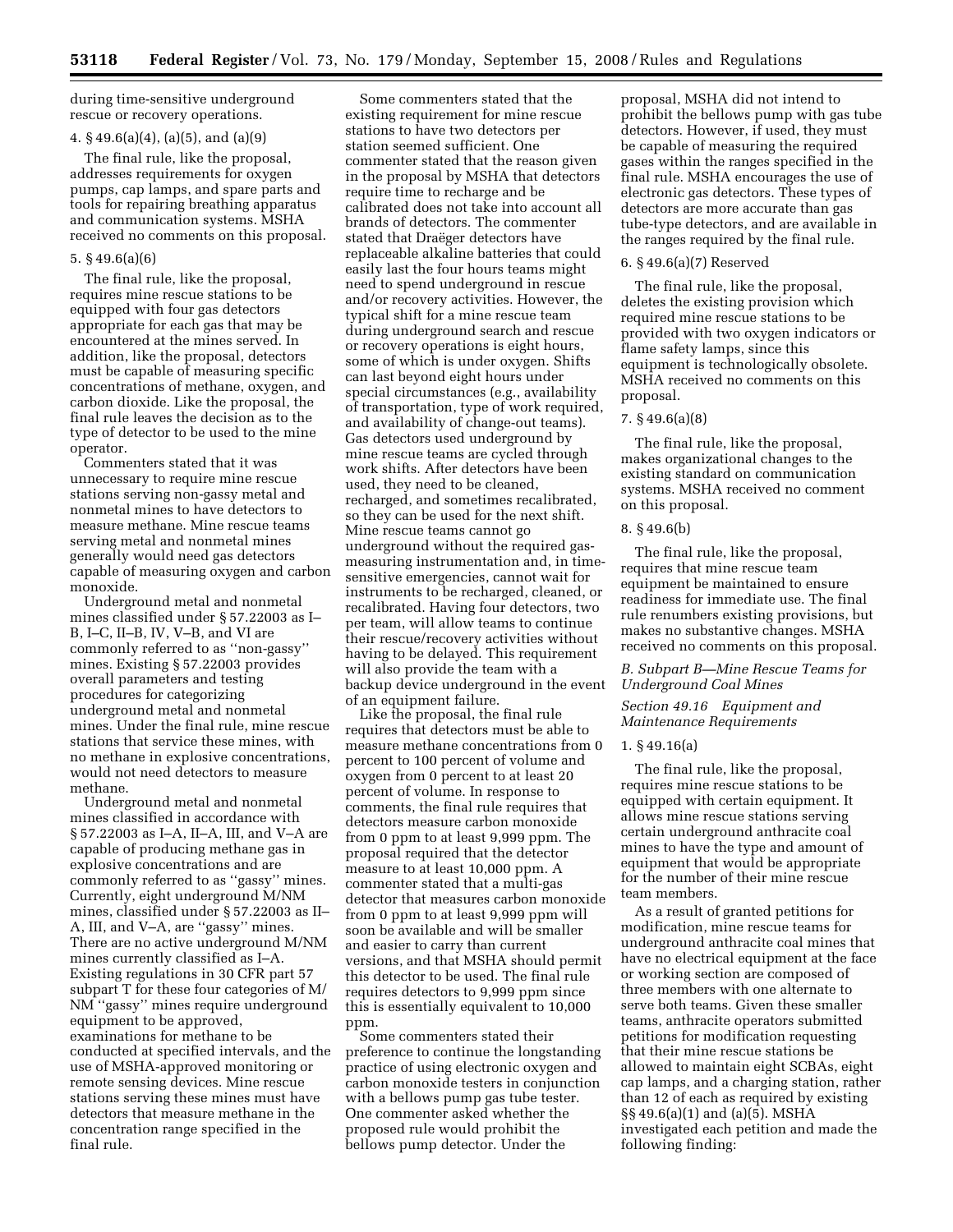MSHA's investigation found that reducing the quantity of equipment required to be purchased and maintained at the anthracite mine rescue station to a quantity consistent with the requirements of granted modifications currently in effect, which allow anthracite mines to be covered by two mine rescue teams of three members each and an alternate, will provide the same measure of protection to the miners.

On the basis of those investigations, MSHA granted these petitions for modification of existing §§ 49.6(a)(1) and (a)(5). Currently, 11 underground anthracite coal mines operate under this approved alternative method. The reduced number of SCBAs and cap lamps would provide sufficient equipment for teams serving these anthracite coal mines. MSHA received no comments on this proposal.

### 2. § 49.16(a)(1)

The final rule, like the proposal, requires mine rescue stations to be equipped with 12 SCBAs, each with a minimum 4-hour capacity, rather than a 2-hour capacity. It updates the existing rule to reflect current industry practice. The higher capacity SCBAs provide for greater team effectiveness and provide a greater measure of safety and health for miners. The final rule also continues to require that the mine rescue station have any equipment necessary for testing the breathing apparatus and that the apparatus be approved by MSHA and NIOSH under 42 CFR part 84 subpart H. The final rule also contains non-substantive word changes. MSHA received no comments on this proposal.

#### 3. § 49.16(a)(2)

The final rule, like the proposal, requires that mine rescue stations maintain supplies of liquid air, liquid oxygen, pressurized oxygen, or oxygen generating chemicals, and carbon dioxide absorbent chemicals, as applicable to the supplied breathing apparatus and sufficient to sustain each team for eight hours while using the breathing apparatus during rescue operations. MSHA received no comments on this proposal.

#### 4. § 49.16(a)(3)

The final rule, like the proposal, requires mine rescue stations to be equipped with two extra, fully-charged, oxygen bottles for every six SCBAs at the station. The existing standard required one extra, fully-charged, oxygen bottle for every six SCBAs.

MSHA received a comment stating that the existing standard, which required one extra fully charged oxygen bottle, was adequate. MSHA continues to believe that two extra oxygen bottles for every six SCBAs will assure an

additional reserve of a critical safety component for mine rescue teams during time-sensitive underground rescue or recovery operations.

## 5. §§ 49.16(a)(4), (a)(5), and (a)(9)

The final rule, like the proposal, addresses requirements for oxygen pumps, cap lamps, and spare parts and tools for repairing breathing apparatus and communication systems. MSHA received no comment on this proposal.

#### 6. § 49.16(a)(6)

The final rule, like the proposal, requires mine rescue stations to be equipped with four gas detectors appropriate for each gas that may be encountered at the mines served. In addition, like the proposal, detectors must be capable of measuring specific concentrations of methane, oxygen, and carbon dioxide. Like the proposal, the final rule leaves the decision as to the type of detector to be used to the mine operator.

Some commenters stated that the existing requirement for mine rescue stations to have two detectors per station seemed sufficient. One commenter stated that the reason given in the proposal by MSHA that detectors require time to recharge and be calibrated does not take into account all brands of detectors. The commenter stated Draëger detectors have replaceable alkaline batteries that could easily last the four hours teams might need to spend underground in rescue and/or recovery activities. However, the typical shift for a mine rescue team during underground search and rescue or recovery operations is eight hours, some of which is under oxygen. Shifts can last beyond eight hours under special circumstances (e.g., availability of transportation, type of work required, and availability of change-out teams). Gas detectors used underground by mine rescue teams are cycled through work shifts. After detectors have been used, they need to be cleaned, recharged, and sometimes re-calibrated, so they can be used for the next shift. Mine rescue teams cannot go underground without the required gasmeasuring instrumentation and, in timesensitive emergencies, cannot wait for instruments to be recharged, cleaned, or recalibrated. Having four detectors, two per team, will allow teams to continue their rescue/recovery activities without having to be delayed. This requirement will also provide the team with a backup device underground in the event of an equipment failure.

Like the proposal, the final rule requires that detectors must be able to measure methane concentrations from 0

percent to 100 percent of volume and oxygen from 0 percent to at least 20 percent of volume. In response to comments, the final rule requires that detectors measure carbon monoxide from 0 ppm to at least 9,999 ppm. The proposal required that the detector measure to at least 10,000 ppm. A commenter stated that multi-gas detectors that measure carbon monoxide from 0 ppm to at least 9,999 ppm will soon be available, and will be smaller and easier to carry than current versions, and that MSHA should permit this detector to be used. The final rule requires detectors to 9,999 ppm since this is essentially equivalent to 10,000 ppm.

Some commenters stated their preference to continue the longstanding practice of using electronic oxygen and carbon monoxide testers in conjunction with a bellows pump gas tube tester. One commenter asked whether the proposed rule would prohibit the bellows pump detector. Under the proposal, MSHA did not intend to prohibit the bellows pump with gas tube detectors. However, if these devices are used, they must be capable of measuring the required gases within the ranges specified in the final rule. MSHA encourages the use of electronic gas detectors. These types of detectors are more accurate than gas tube-type detectors, and are available in the ranges required by the final rule.

### 7. § 49.16(a)(7) Reserved

The final rule, like the proposal, deletes the existing provision that mine rescue stations be provided with two oxygen indicators or flame safety lamps since this equipment is technologically obsolete. MSHA received no comment on this proposal.

#### 8. § 49.16(a)(8)

The final rule, like the proposal, requires that mine rescue team equipment include a communication system. One commenter suggested that MSHA allow handheld permissible radios to satisfy the requirement. In support of this suggestion, the commenter stated that these radios are the best technology, and have been used by the commenter exclusively in mine emergencies and underground training for the past five years. Mine rescue teams may use a wireless communication system or a wired system provided the system is approved under Part 23 of this title.

#### 9. § 49.16(b)

The final rule, like the proposal, requires that mine rescue team equipment be maintained to ensure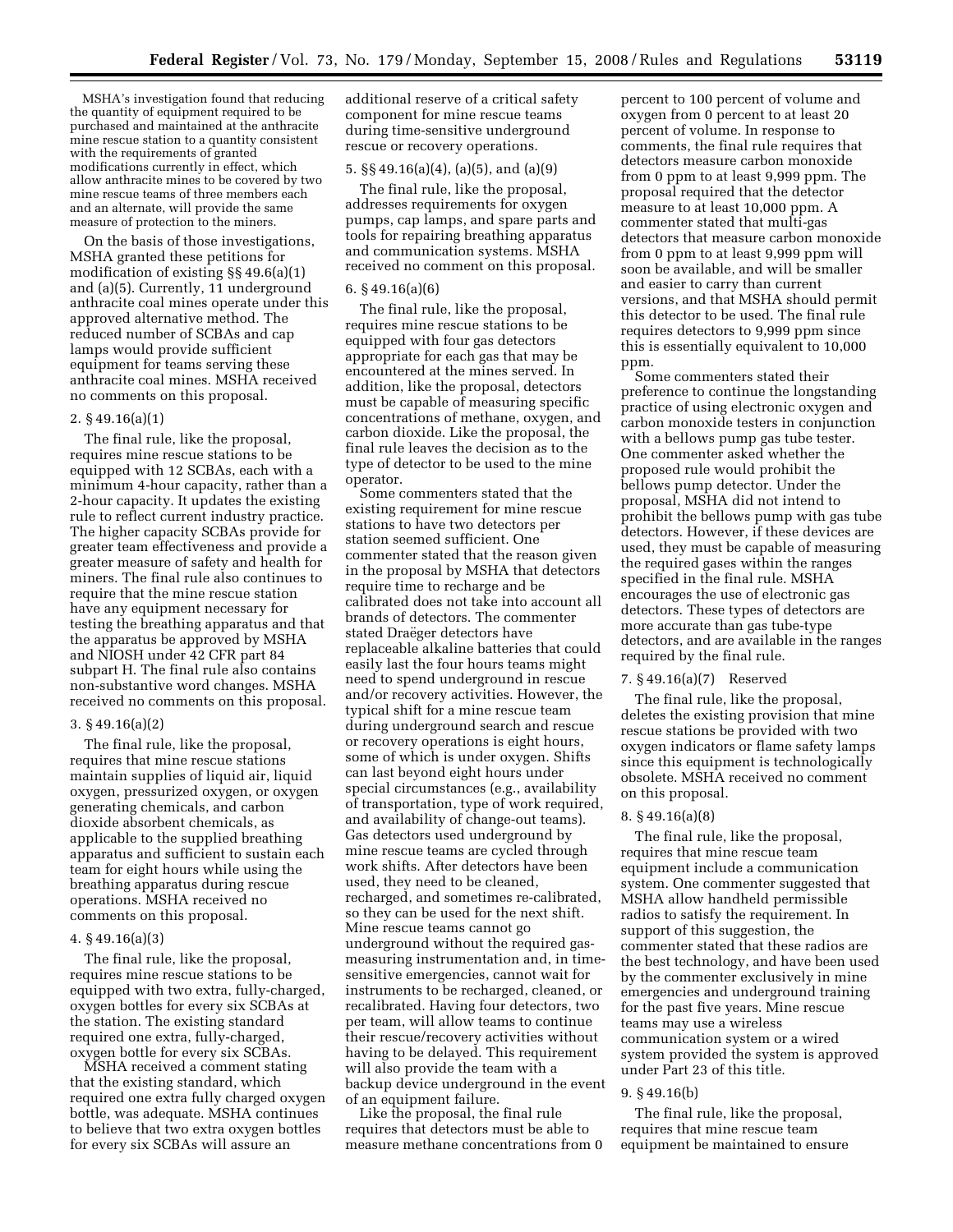readiness for immediate use. MSHA received no comments on this proposal.

### **IV. Regulatory Economic Analysis**

## *A. Executive Order 12866*

Executive Order (E.O.) 12866 (58 FR 51735), as amended by E.O. 13258 (67 FR 9385), requires that regulatory agencies assess both the costs and benefits of regulations. E.O. 12866 classifies a rule as a significant regulatory action requiring review by the Office of Management and Budget if, among other things, it has an annual effect on the economy of \$100 million or more; creates a serious inconsistency or interferes with an action of another agency; materially alters the budgetary impact of entitlements or the rights of entitlement recipients; or raises novel legal or policy issues. MSHA has determined that the final rule does not have an annual effect of \$100 million or more on the economy and that, therefore, it is not an economically ''significant regulatory action'' pursuant to section 3(f) of E.O. 12866. MSHA, however, has concluded that the final rule is ''otherwise significant'' under E.O. 12866 because it raises novel legal or policy issues.

#### *B. Population at Risk*

Based on data for 2007, the final rule applies to 613 underground coal mines and 233 underground metal and nonmetal mines with miners working underground. It covers 42,176 coal miners, 15,223 metal and nonmetal miners, and 8,139 coal and metal and nonmetal (non-office) contractors working underground in these mines.

#### *C. Compliance Costs*

MSHA estimates that the total yearly cost of the final rule is approximately \$812,000. MSHA estimates that the costs are allocated as follows: approximately \$452,000 for coal operators, approximately \$250,000 for metal and nonmetal operators, and approximately \$110,000 for State and local governments. Government-owned mine rescue stations serving underground coal mines include 20 State, one county, and two public colleges. Government-owned mine rescue stations serving underground metal and nonmetal mines include one Federal and 13 State. Some of the mine rescue stations serving underground coal mines also serve underground metal and nonmetal mines.

Final § 49.16(a) requires that mine rescue stations serving underground anthracite coal mines, which have no electrical equipment at the face or working section, have at least the

amount of equipment appropriate for the number of mine rescue team members. These anthracite coal mines typically have fewer mine rescue team members. This standard allows mine rescue stations associated with mine rescue teams having a reduced number of members to maintain fewer SCBAs, cap lamps, and charging racks than required under  $\S$ § 49.16(a)(1) and (a)(5) for other coal mine rescue stations. Because granted petitions for modification already permit these anthracite coal mines to have equipment appropriate for the number of mine rescue team members, MSHA estimates that, for anthracite mines, there will be no change in costs for this provision.

Final §§ 49.6(a)(1) and 49.16(a)(1) require that mine rescue stations serving underground metal and nonmetal and coal mines be equipped with 12 SCBAs, each with a minimum 4-hour capacity, and associated testing equipment. Because MSHA has determined that all mine rescue stations serving metal and nonmetal and coal mines are already equipped with MSHA and NIOSH approved 4-hour SCBAs and associated testing equipment, the Agency estimates that there are no costs associated with this requirement.

Final §§ 49.6(a)(2) and 49.16(a)(2) require that mine rescue stations serving underground coal and metal and nonmetal mines increase their supply of liquid air, liquid oxygen, pressurized oxygen, or oxygen generating chemicals and carbon dioxide absorbent chemicals from six hours to eight hours for each team. Based on MSHA's knowledge and experience, these supplies are purchased in bulk, and the final rule would only cause mine operators to restock these supplies slightly more frequently. MSHA estimates that the associated cost would be negligible. Under the final rule, mine operators must stock an extra two hours of liquid oxygen, pressurized oxygen, or oxygen generating chemicals and carbon dioxide absorbent chemicals; they do not have to use them in training.

Final §§ 49.6(a)(3) and 49.16(a)(3) require that two additional fullycharged oxygen bottles be provided for every six self-contained breathing apparatus. The existing standard required one extra, fully-charged oxygen bottle for every six self-contained breathing apparatus. To meet the final requirements, MSHA estimates that one additional oxygen bottle will have to be purchased for each mine rescue station. MSHA estimates that the cost for one oxygen bottle is \$1,615, to which MSHA has applied an annualization factor of 0.11 to reflect a 7 percent discount rate applied over 15 years. The resulting

annualized cost is \$178 for each mine rescue station. There are 92 existing mine rescue stations serving underground coal mines and a total of 65 mine rescue stations serving metal and nonmetal mines. In the Agency's final rule for Mine Rescue Teams (73 FR 7635, February 8, 2008), MSHA estimated that the underground coal mining industry will need to create 28 additional stations, for a total of 120 mine rescue stations. MSHA estimates that the yearly cost of this final requirement is \$11,570 for mine rescue stations serving underground metal and nonmetal mines, and \$21,360 for mine rescue stations serving underground coal mines.

Final §§ 49.6(a)(6) and 49.16(a)(6) require mine rescue stations serving underground metal and nonmetal mines and underground coal mines to have four gas detectors appropriate for each type of gas that may be encountered at the mines served. Gas detectors must measure concentrations of methane from 0.0 percent to 100 percent of volume, oxygen from 0.0 percent to at least 20 percent of volume, and carbon monoxide from 0.0 parts per million to at least 9,999 parts per million. Oxygen is present in all underground metal and nonmetal mines, and carbon monoxide can be found in the vast majority of underground metal and nonmetal mines. Other gases can also be found in underground metal and nonmetal mines. Methane, oxygen, and carbon monoxide and other gases can be found in underground coal mines.

To estimate the incremental costs for gas detectors under this final rule, MSHA compared the cost for gas detectors under the final rule to the baseline cost for gas detectors under the existing rule. Either single-gas or multigas detectors may be used under the existing and final rules, but for costing purposes MSHA assumed that multi-gas detectors are being and will be used. In addition, in response to comments, MSHA increased costs from the proposal to cover maintenance and calibration.

Under the existing rule, each mine rescue station is required to have two gas detectors appropriate for each type of gas that may be encountered at the mines served. Mine rescue stations currently have multi-gas detectors that comply with the existing rule, and these detectors would have to be replaced over time. MSHA assumed a replacement cost of \$2,000 for each multi-gas detector required under the existing rule. MSHA also assumed that the existing calibration kit for each mine rescue station would not need to be replaced. MSHA estimates that the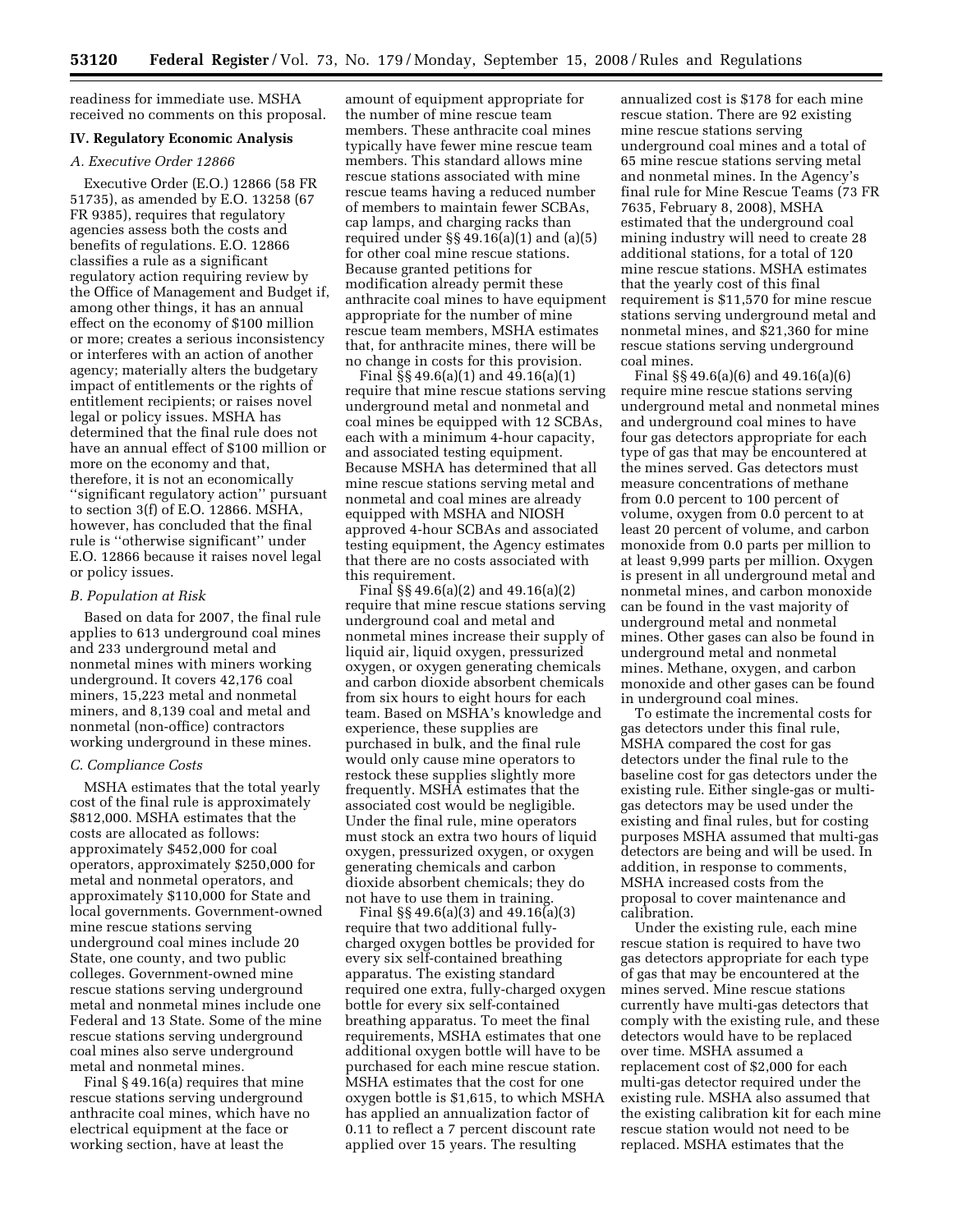essential accessories for a multi-gas detector include a charging module, a battery pack, a protective case, and a remote sampling pump at a cost of \$862. The total estimated baseline cost for for a multi-gas detector and essential accessories is \$2,862. These baseline costs are subject to an annualization factor of 0.244 to reflect a 7 percent discount rate and a service life of 5 years. MSHA further assumed that replacement of a multi-gas detector and essential accessories under the existing rule would have occurred in approximately three years. Therefore, these baseline costs were discounted by three years using a 7 percent discount rate. The estimated annualized cost for the replacement of a multi-gas detector and essential accessories is \$569.

In addition, MSHA estimated a baseline cost of \$712 for annual maintenance and calibration for each multi-gas detector. MSHA assumed that annual maintenance and calibration would have continued each following year and, therefore, annual maintenance baseline costs were discounted by one year using a 7 percent discount rate. The discounted baseline cost for annual maintenance and calibration for a multigas detector is estimated to be \$666.

The total estimated yearly baseline cost to replace a multi-gas detector and essential accessories and to maintain and calibrate the multi-gas detector

under the existing rule is \$1,235 a year. Because each mine rescue station is required to have two gas detectors under the existing rule, the total baseline cost for two multi-gas detectors is \$2,470 for each mine rescue station.

Under the final rule, MSHA estimates that all mine rescue stations will be equipped with four multi-gas detectors appropriate for each type of gas that may be encountered at the mines served. MSHA also estimates that all mine rescue stations will be equipped with essential accessories for each multi-gas detector and that each mine will be equipped with one calibration kit. In response to comments, MSHA increased the cost for each multi-gas detector from \$2,000 under the proposal to \$3,000 under this final rule. MSHA estimates that the cost of essential accessories for a multi-gas detector is \$862 and that a calibration kit costs approximately \$268. The estimated cost for four multi-gas detectors, four essential accessories, and one calibration kit is \$15,716. These costs are all subject to an annualization factor of 0.244 to reflect a 7 percent discount rate and a service life of 5 years. The annualized cost to purchase the four multi-gas detectors, four essential accessories, and one calibration kit under this final rule is \$3,835 for each mine rescue station. In addition, MSHA estimates that the annual maintenance

and calibration cost for a multi-gas detector is approximately \$712, for a total of \$2,848 for four multi-gas detectors. The total estimated yearly cost to purchase four multi-gas detectors, four essential accessories, and a calibration kit, and to maintain and calibrate the four multi-gas detectors is \$6,683.

MSHA estimates that the incremental yearly cost of the gas detectors is \$4,213 (\$6,683 minus the baseline cost of \$2,470) for each mine rescue station, and a total of \$273,845 for the 65 mine rescue stations serving underground metal and nonmetal mines, and \$505,580 for the 120 mine rescue stations serving underground coal mines.

MSHA has not associated any costs with the existing requirements for mine rescue stations to be equipped with either two oxygen indicators or two flame safety lamps, since they reflect obsolete technology. MSHA believes that most mine operators have already replaced flame safety lamps and oxygen indicators with new, more accurate technologically advanced devices.

Table I summarizes the estimated total cost of this rule. In response to comments, MSHA has estimated separate costs for mine rescue stations serving underground coal mines and underground metal and nonmetal mines of \$526,920 and \$285,415, respectively.

## TABLE I—ESTIMATED TOTAL YEARLY COST OF THE FINAL RULE

| Mine size                                                          | Number of mine<br>rescue stations                          | Annualized cost<br>per mine rescue<br>station for one<br>oxygen bottle | Annualized<br>incremental cost<br>per mine rescue<br>station for gas<br>detectors under<br>final rule | Total yearly cost                                  |
|--------------------------------------------------------------------|------------------------------------------------------------|------------------------------------------------------------------------|-------------------------------------------------------------------------------------------------------|----------------------------------------------------|
|                                                                    | <b>Mine Rescue Stations Serving Underground Coal Mines</b> |                                                                        |                                                                                                       |                                                    |
|                                                                    | 19<br>13<br>120                                            | \$178<br>178<br>178<br>178                                             | \$4,213<br>4,213<br>4,213<br>4.213                                                                    | \$83,429<br>311,761<br>57,083<br>74,647<br>526,920 |
| Mine Rescue Stations Serving Underground Metal and Non-Metal Mines |                                                            |                                                                        |                                                                                                       |                                                    |
|                                                                    | 50                                                         | \$178<br>178<br>178<br>178                                             | \$4,213<br>4,213<br>4,213<br>4.213                                                                    | \$8,782<br>219,550<br>21,955<br>35.128             |
|                                                                    | 65                                                         |                                                                        |                                                                                                       | 285,415                                            |

### *D. Benefits*

The requirements in this rule will improve and enhance equipment for mine rescue teams who must respond, for rescue and recovery, to an emergency at an underground mine.

Mine operators often rely on mine rescue teams to save miners during an underground emergency, such as an explosion, fire, roof fall, or water inundation. Mine rescue team members often put themselves in danger to save

miners injured or trapped underground as the result of these events, and to recover miners who can't be rescued. To help them to conduct mine rescue and recovery activities safely and effectively, mine rescue teams must be provided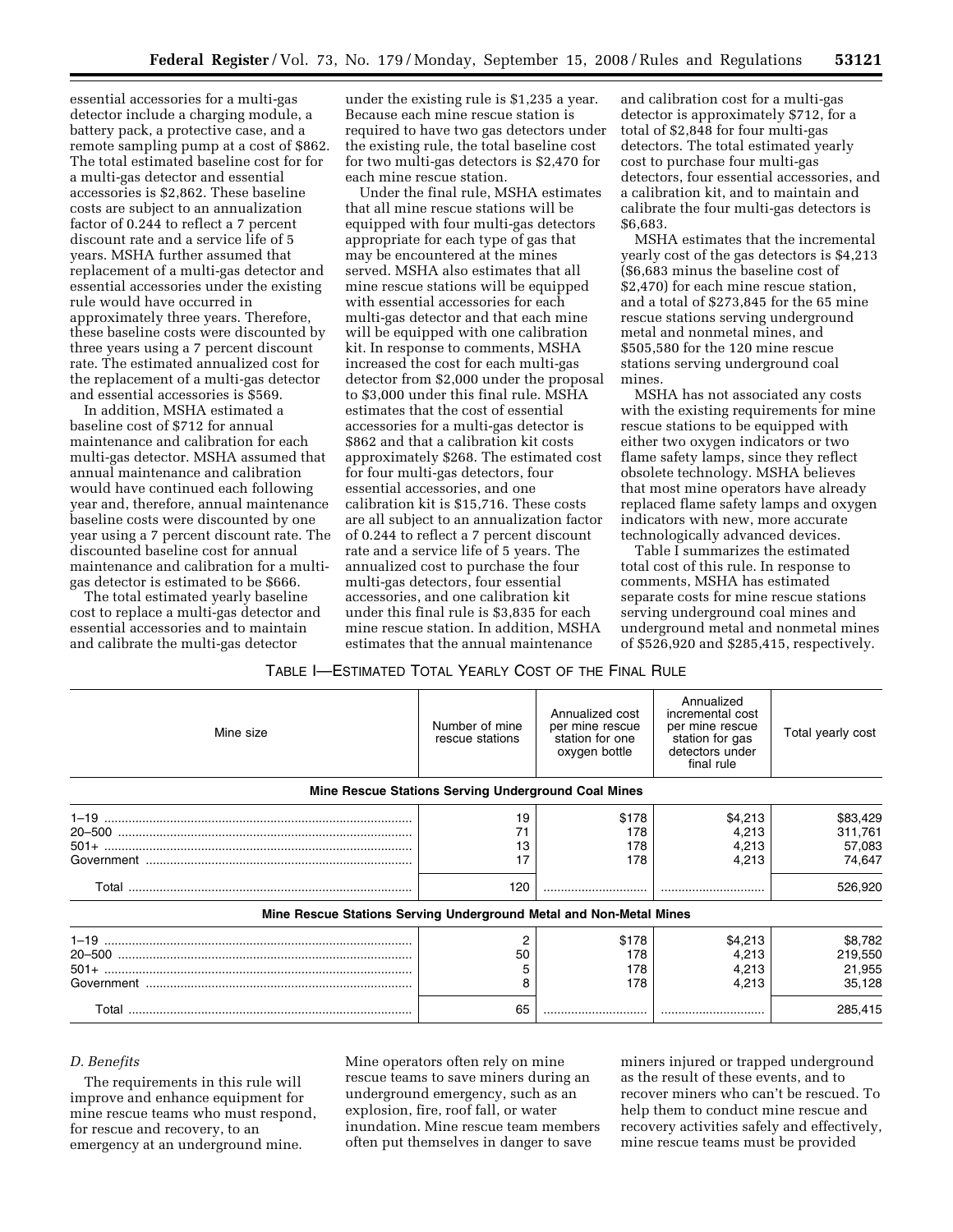with up-to-date mine rescue equipment. In an emergency, a properly equipped mine rescue team could mean the difference between life and death.

## **V. Feasibility**

MSHA has concluded that the requirements of the final rule are technologically and economically feasible.

## *A. Technological Feasibility*

This final rule is technologically feasible because all mine rescue team equipment required in this rule is available and in use in many underground mines.

#### *B. Economic Feasibility*

Due to a total cost of approximately \$812,000 for this rule, MSHA concludes that the rule is economically feasible.

## **VI. Regulatory Flexibility Act and Small Business Regulatory Enforcement Fairness Act**

In accordance with the Regulatory Flexibility Act (RFA) of 1980 as amended by the Small Business Regulatory Enforcement Fairness Act (SBREFA), MSHA analyzed the impact of the final rule on small entities. Based on that analysis, MSHA notified the Chief Counsel for Advocacy, Small Business Administration (SBA), and made the certification under section 605(b) of the Regulatory Flexibility Act that the final rule does not have a significant economic impact on a substantial number of small entities. The factual basis for this certification is presented below.

#### *A. Definition of a Small Mine*

Under the RFA, in analyzing the impact of a rule on small entities, MSHA must use the SBA definition for a small entity or, after consultation with the SBA Office of Advocacy, establish an alternative definition for the mining industry by publishing that definition in the **Federal Register** for notice and comment. MSHA has not taken such an action and, thus, is required to use the SBA definition. The SBA defines a small entity in the mining industry as an establishment with 500 or fewer employees.

MSHA has also examined the impacts of this rule on underground coal and metal and nonmetal mines with fewer than 20 employees, which MSHA has traditionally referred to as ''small mines.'' These small mines differ from larger mines not only in the number of employees, but also in economies of scale in material produced, in the type and amount of production equipment, and in supply inventory.

# *B. Factual Basis for Certification*

MSHA initially evaluates the economic impact of a rule on ''small entities'' by comparing the estimated cost of the rule for small entities to their estimated revenue. When the estimated cost is less than one percent of estimated revenue for the size categories considered, MSHA believes it is generally appropriate to conclude that there is not a significant economic impact on a substantial number of small entities. Due to the costs of this final rule, MSHA certifies that it does not have a significant economic impact on a substantial number of small entities.

## **VII. Paperwork Reduction Act of 1995**

The final rule, like the existing rule, requires certification of inspection, testing, and any corrective action taken for breathing apparatus. MSHA estimates that any additional paperwork burden due to the requirements in the final rule is *de minimis* and, therefore, has not included an additional paperwork burden.

#### **VIII. Other Regulatory Considerations**

### *A. The Unfunded Mandates Reform Act of 1995*

MSHA has reviewed the final rule under the Unfunded Mandates Reform Act of 1995 (2 U.S.C. 1501 *et seq.*). The final rule will not increase private sector expenditures by more than \$100 million annually; nor will it significantly or uniquely affect small governments. The final rule may increase expenditures minimally by State, local, or tribal governments, because it requires certain new equipment for mine rescue stations. These changes will not directly affect States or their relationships with the national government; however, some States sponsor or equip mine rescue stations.

## *B. The Treasury and General Government Appropriations Act of 1999: Assessment of Federal Regulations and Policies on Families*

This final rule will have no affect on family well-being or stability, marital commitment, parental rights or authority, or income or poverty of families and children. Accordingly, Section 654 of the Treasury and General Government Appropriations Act of 1999 (5 U.S.C. 601 note) requires no further Agency action, analysis, or assessment.

## *C. Executive Order 12630: Government Actions and Interference With Constitutionally Protected Property Rights*

This final rule would not implement a policy with takings implications.

Accordingly, E.O. 12630, Governmental Actions and Interference with Constitutionally Protected Property Rights, requires no further Agency action or analysis.

## *D. Executive Order 12988: Civil Justice Reform*

This final rule was written to provide a clear legal standard for affected conduct and was carefully reviewed to eliminate drafting errors and ambiguities, so as to minimize litigation and undue burden on the Federal court system. Accordingly, this final rule meets the applicable standards provided in section 3 of E.O. 12988, Civil Justice Reform.

### *E. Executive Order 13045: Protection of Children From Environmental Health Risks and Safety Risks*

This final rule would have no adverse impact on children. Accordingly, E.O. 13045, Protection of Children from Environmental Health Risks and Safety Risks, as amended by E.O. 13229 and 13296, requires no further Agency action or analysis.

### *F. Executive Order 13132: Federalism*

Executive Order (E.O.) 13132 requires MSHA to develop an accountable process to ensure a meaningful and timely input by State and local officials in the development of regulatory policies that have ''federalism implications.'' Policies that have federalism implications are defined as having ''substantial direct effects on the States, on the relationship between the national government and the States, or on the distribution of power and responsibilities among the various levels of government.'' The final rule places new equipment requirements on mine operators and States that provide mine rescue stations. These changes will not directly affect States or their relationships with the federal government. Although the final rule does not directly affect States, some States sponsor or equip mine rescue stations.

## *G. Executive Order 13175: Consultation and Coordination With Indian Tribal Governments*

This final rule would not have ''tribal implications'' because it does not ''have substantial direct effects on one or more Indian tribes, on the relationship between the Federal government and Indian tribes, or on the distribution of power and responsibilities between the Federal government and Indian tribes.'' Accordingly, E.O. 13175, Consultation and Coordination with Indian Tribal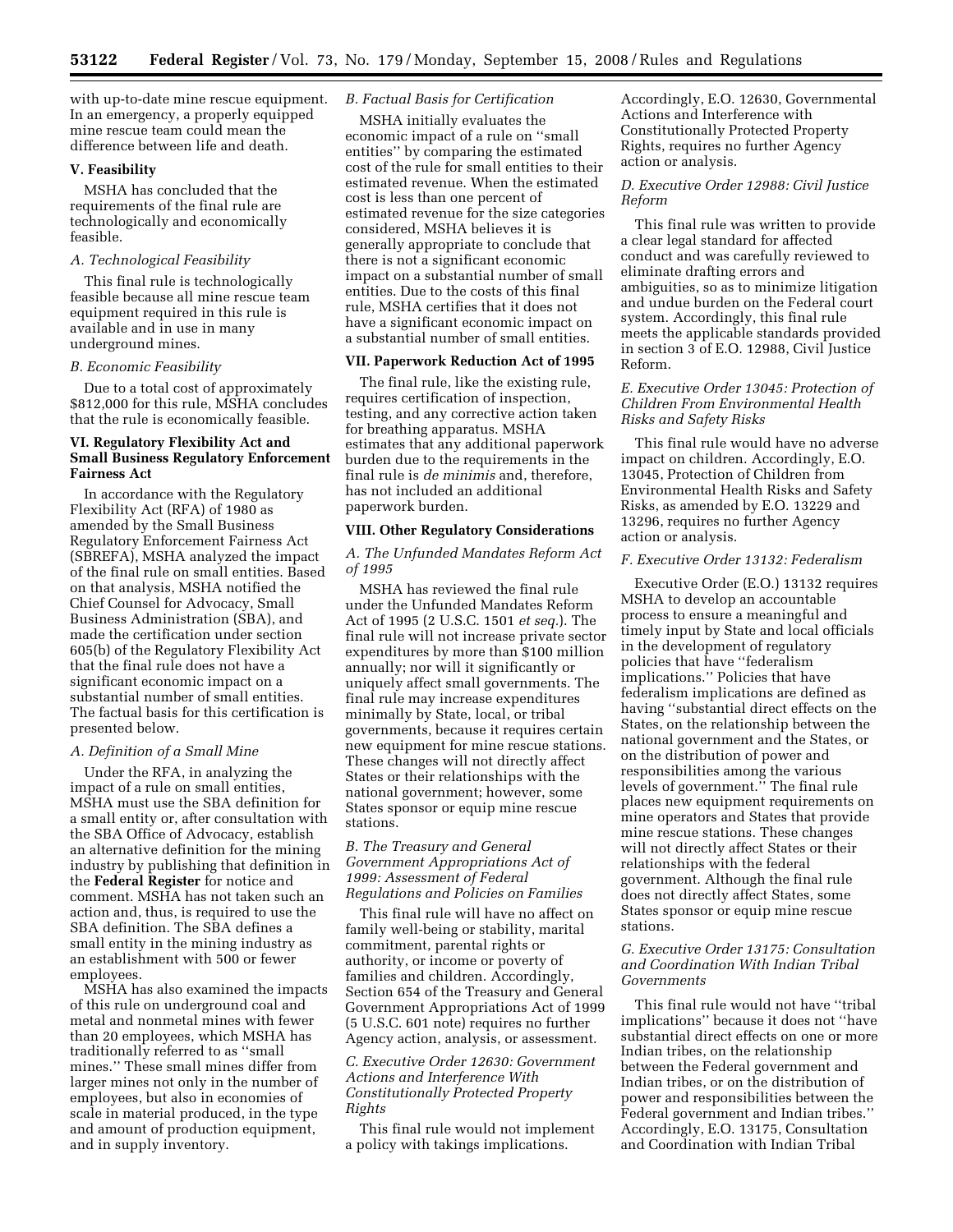Governments, requires no further Agency action or analysis.

## *H. Executive Order 13211: Actions Concerning Regulations That Significantly Affect Energy Supply, Distribution, or Use*

This final rule has been reviewed for its impact on the supply, distribution, and use of energy because it applies to the underground coal mining sector. Insofar as this final rule results in yearly costs of approximately \$0.5 million to the underground coal mining industry, relative to annual revenues of \$14.1 billion in 2007, it is not a ''significant energy action'' because it will not be ''likely to have a significant adverse effect on the supply, distribution, or use of energy \* \* \* (including a shortfall in supply, price increases, and increased use of foreign supplies).'' Accordingly, E.O. 13211, Actions Concerning Regulations That Significantly Affect Energy Supply, Distribution, or Use, requires no further Agency action or analysis.

# *I. Executive Order 13272: Proper Consideration of Small Entities in Agency Rulemaking*

MSHA has reviewed the final rule to assess and take appropriate account of its potential impact on small businesses, small governmental jurisdictions, and small organizations. MSHA has determined and certified that the final rule does not have a significant economic impact on a substantial number of small entities.

### **List of Subjects in 30 CFR Part 49**

Coal mines, Emergency equipment and maintenance, Emergency response services, Metal mines, Mine safety and health, Nonmetal mines, Underground mining.

Dated: September 9, 2008.

#### **Richard E. Stickler,**

*Acting Assistant Secretary for Mine Safety and Health.* 

■ For the reasons set out in the preamble, and under the authority of the Federal Mine Safety and Health Act of 1977, as amended by the Mine Improvement and New Emergency Response Act of 2006, MSHA is amending chapter I of title 30 of the Code of Federal Regulations as follows:

## **PART 49—MINE RESCUE TEAMS**

■ 1. The authority for part 49 continues to read as follows:

**Authority:** 30 U.S.C. 811, 825(e), 957.

■ 2. Revise § 49.6 to read as follows:

### **§ 49.6 Equipment and maintenance requirements.**

(a) Each mine rescue station shall be provided with at least the following equipment:

(1) Twelve self-contained breathing apparatus, each with a minimum of 4 hours capacity (approved by MSHA and NIOSH under 42 CFR Part 84, Subpart H), and any necessary equipment for testing such breathing apparatus;

(2) A portable supply of liquid air, liquid oxygen, pressurized oxygen, or oxygen generating chemicals, and carbon dioxide absorbent chemicals, applicable to the supplied breathing apparatus and sufficient to sustain each team for eight hours while using the breathing apparatus during rescue operations.

(3) Two extra, fully-charged oxygen bottles for every six self-contained breathing apparatus;

(4) One oxygen pump or a cascading system, compatible with the supplied breathing apparatus;

(5) Twelve permissible cap lamps and a charging rack;

(6) Four gas detectors appropriate for each type of gas that may be encountered at the mines served. Gas detectors must measure concentrations of methane from 0.0 percent to 100 percent of volume, oxygen from 0.0 percent to at least 20 percent of volume, and carbon monoxide from 0.0 parts per million to at least 9,999 parts per million.

(7) [Reserved].

(8) One portable mine rescue communication system (approved under part 23 of this title) or a sound-powered communication system.

(i) The wires or cable to the communication system shall be of sufficient tensile strength to be used as a manual communication system.

(ii) These communication systems shall be at least 1,000 feet in length.

(9) Necessary spare parts and tools for repairing the breathing apparatus and communication system.

(b) Mine rescue apparatus and equipment shall be maintained in a manner that will ensure readiness for immediate use.

(1) A person trained in the use and care of breathing apparatus shall inspect and test the apparatus at intervals not exceeding 30 days and shall certify by signature and date that the inspections and tests were done.

(2) When the inspection indicates that a corrective action is necessary, the corrective action shall be made and the person shall record the corrective action taken.

(3) The certification and the record of corrective action shall be maintained at

the mine rescue station for a period of one year and made available on request to an authorized representative of the Secretary.

■ 3. Revise § 49.16 to read as follows:

#### **§ 49.16 Equipment and maintenance requirements.**

(a) Each mine rescue station shall be provided with at least the following equipment. Mine rescue stations serving underground anthracite coal mines, which have no electrical equipment at the face or working section, shall have at least the amount of equipment appropriate for the number of mine rescue team members.

(1) Twelve self-contained breathing apparatus, each with a minimum of 4 hours capacity (approved by MSHA and NIOSH under 42 CFR part 84, subpart H), and any necessary equipment for testing such breathing apparatus.

(2) A portable supply of liquid air, liquid oxygen, pressurized oxygen, or oxygen generating chemicals, and carbon dioxide absorbent chemicals, as applicable to the supplied breathing apparatus and sufficient to sustain each team for 8 hours while using the breathing apparatus during rescue operations.

(3) Two extra, fully-charged oxygen bottles for every six self-contained breathing apparatus.

(4) One oxygen pump or a cascading system, compatible with the supplied breathing apparatus.

(5) Twelve permissible cap lamps and a charging rack.

(6) Four gas detectors appropriate for each type of gas that may be encountered at the mines served. Gas detectors must measure concentrations of methane from 0.0 percent to 100 percent of volume, oxygen from 0.0 percent to at least 20 percent of volume, and carbon monoxide from 0.0 parts per million to at least 9,999 parts per million.

(7) [Reserved].

(8) One portable mine rescue communication system (approved under part 23 of this title) or a sound-powered communication system.

(i) The wires or cable to the communication system shall be of sufficient tensile strength to be used as a manual communication system.

(ii) These communication systems shall be at least 1,000 feet in length.

(9) Necessary spare parts and tools for repairing the breathing apparatus and communication system.

(b) Mine rescue apparatus and equipment shall be maintained in a manner that will ensure readiness for immediate use.

(1) A person trained in the use and care of breathing apparatus shall inspect